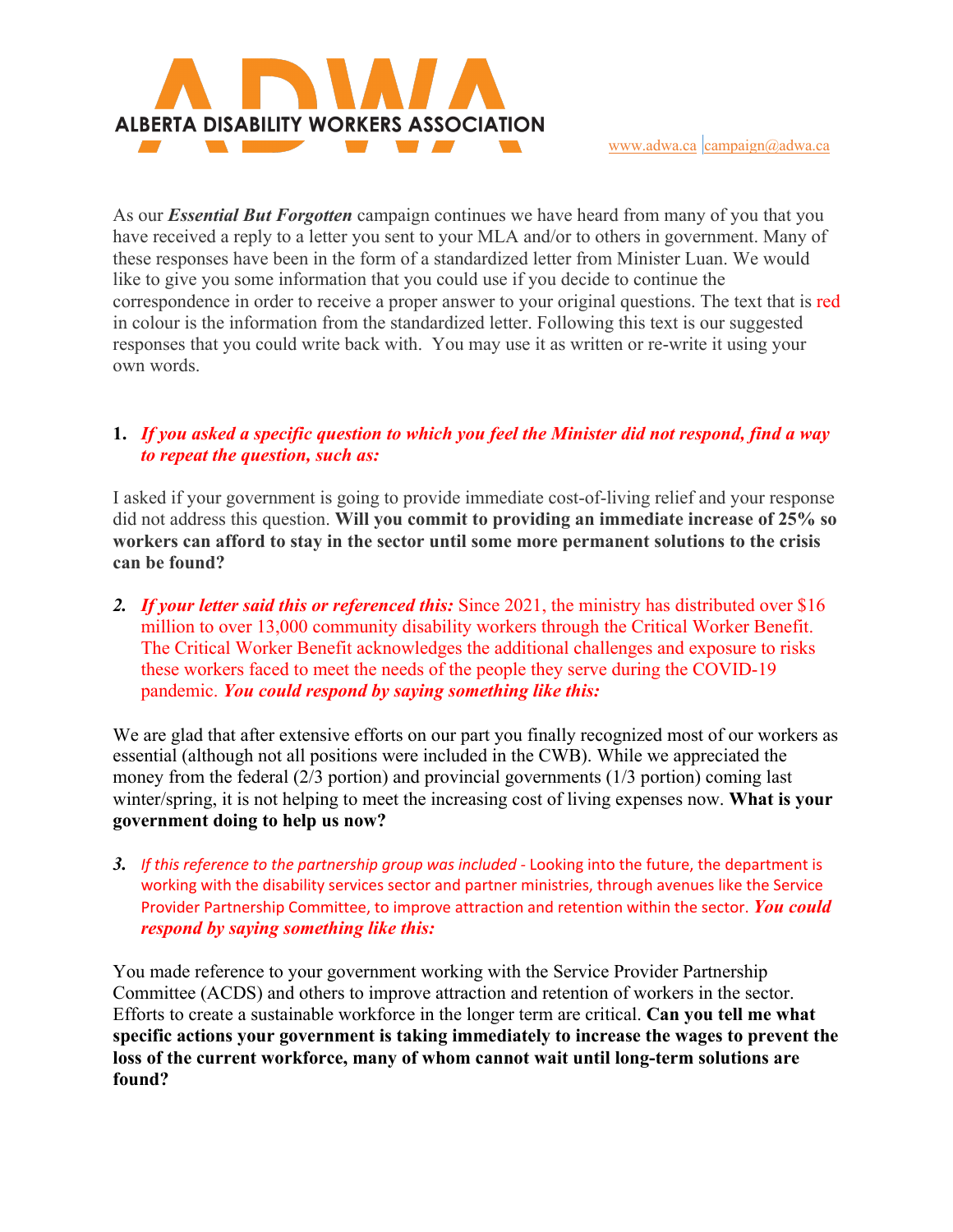**4.** *If your MLA suggested you talk to your employer about your wages or they seem to misunderstand how wages in Community Services are funded and/or this statement was made:* As we consider further steps, the government will continue to provide funding to service providers through contracts and grants that support service providers in putting together compensation packages for their front-line staff, *you could respond by saying something like this:*

My MLA suggested I talk to my employer about increasing my wages. I would assume that you are aware that the money (overall funding provided to organizations) for staff wages has not increased since 2013-14 (except for the raise to minimum wage for overnight asleep positions). Monies is provided through contracts that specify an overall amount, which is determined by the GOA. **Has your Ministry made your MLAs aware of how staff wages are determined?**

**Then close your letter off with any other comments and/or questions you would like to add and/or request a meeting if you like.** 

## **SAMPLE: This is what your response could look like in letter format**

Monday, May 2, 2022

Honourable Jason Luan, Minister of Community and Social Services #29, 735 Ranchlands Blvd NW Calgary, AB T3G 3A9 Calgary.Foothills@assembly.ab.ca

Dear Minister Luan:

I am writing to follow on a previous letter sent to my MLA to which your Ministry responded regarding my urge for your government to support an increase in the wages of Community Disability Service Workers, both immediately for cost-of-living relief and permanently by at least 25% in the 2022/23 budget. There are a few points to which I would like a follow-up response from your Ministry.

**1.** I asked if your government is going to provide immediate cost-of-living relief and your response did not address this question. **Will you commit to providing an immediate increase of 25% so workers can afford to stay in the sector until some more permanent solutions to the crisis can be found?"**